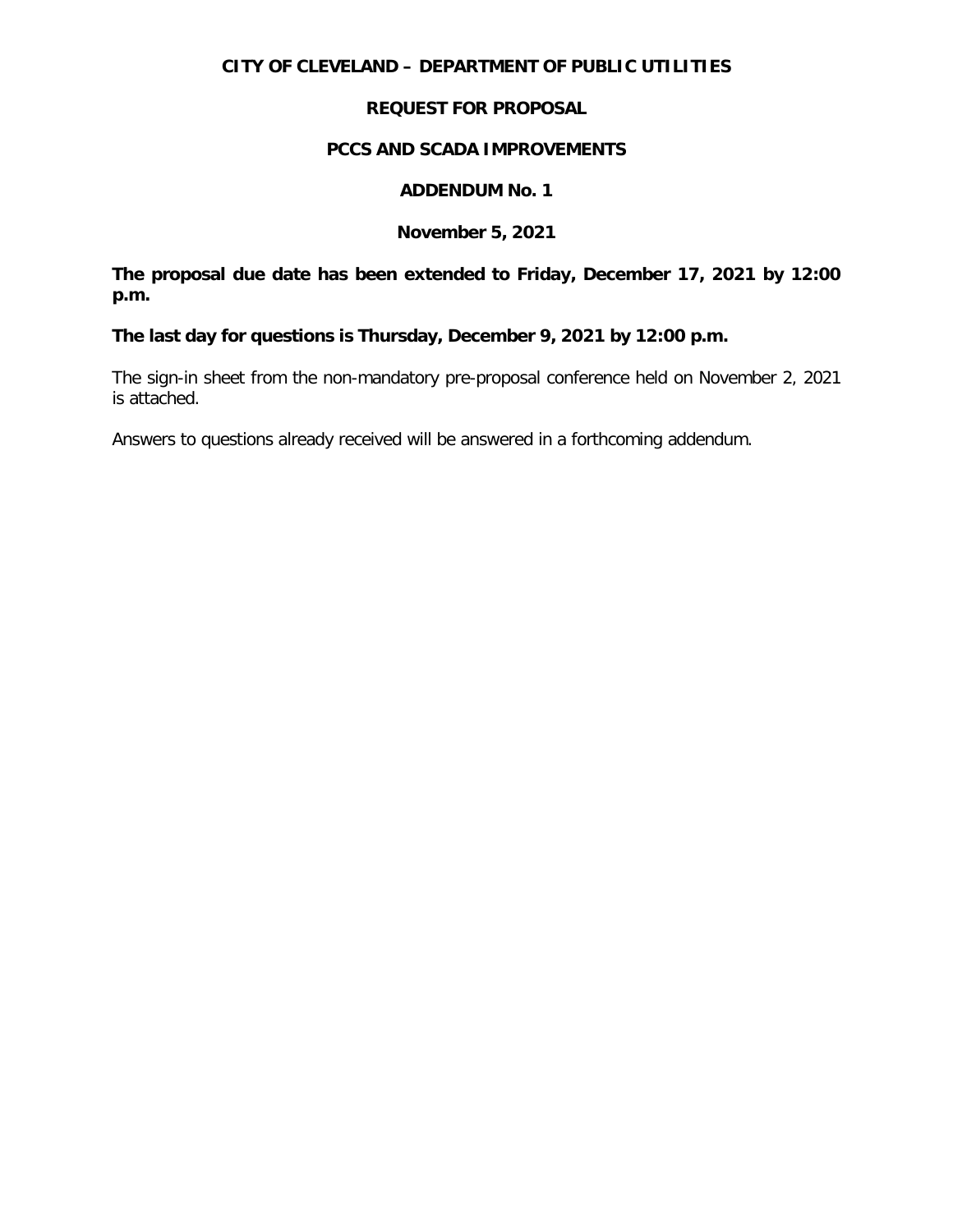|                    |                       |                         | Non-Mandatory Pre-Proposal Conference<br>Department of Public Utilities<br>Tuesday, November 02, 2021<br>10:0 a.m. |                                 |
|--------------------|-----------------------|-------------------------|--------------------------------------------------------------------------------------------------------------------|---------------------------------|
|                    |                       | PCCS                    | and SCADA Improvements                                                                                             |                                 |
|                    |                       | SIGN-                   | IN SHEET - PLEASE PRINT                                                                                            |                                 |
|                    | Name                  | Representing<br>Company | Telephone<br>Number                                                                                                | <b>Email Address</b>            |
| $\overline{ }$     | Samson Aklog          | <b>Metco</b>            | 216-298-4507                                                                                                       | saklog@metcoservices.com        |
|                    | 2 Craig Suehrstedt    | Stantec                 | 216-298-0684                                                                                                       | craig.suehrstedt@stantec.com    |
|                    | 3 Arvin Kasyouhanan   | Arcadis                 | 614-985-9260                                                                                                       | Arvin. Kasyouhanan @arcadis.com |
| 4                  | Said AbouAbdallah     | Arcadis                 | 216-298-5224                                                                                                       | Said.Abouabdallah@Arcadis.com   |
| 5                  | <b>Tony Blanc</b>     | Brown and Caldwell      | 216-606-1301                                                                                                       | tblanc@brwncald.com             |
|                    | 6 Melissa Schmetzer   | <b>HDR</b>              | 773-213-4684                                                                                                       | melissa.schmetzer@hdrinc.com    |
|                    | 7 Abhishek Sharda     | Brown and Caldwell      | 216-606-1306                                                                                                       | ASharda@brwncald.com            |
|                    | 8<br>Sami Sarrouth    | Premier Engineering     | 216-688-6462                                                                                                       | sarrouh@prmeng.com              |
| $\overline{\circ}$ | Tim McCann            | AECOM                   | 216-978-1501                                                                                                       | timothy.mccann@aecom.com        |
|                    | 10 Christina LaPointe | Hazen and Sawyer        | 216-503-5914                                                                                                       | clapointe@hazenandsawyer.com    |
|                    | 11 Michael Graham     | <b>MG Automation</b>    | 630-336-2577                                                                                                       | mgautomation44@sbcglobal.net    |
|                    | 12 Michael Watkins    | CDM Smith               | 312-780-7747                                                                                                       | WatkinsMS@cdmsmith.com          |
| $\frac{13}{2}$     | Ed St. John           | CDM Smith               | 216-912-1021                                                                                                       | stjohnej@cdmsmith.com           |
|                    | 14 Matt McElroy       | Brown and Caldwell      | 216-606-1317                                                                                                       | mmcelroy@brwncald.com           |
|                    | 15 Chris Manners      | Rovisys                 | 330-562-8600                                                                                                       | chris.manners@rovisys.com       |
|                    | 16 Kristen Miller     | R2O Consulting          | 216-400-8001                                                                                                       | rotunnokc@r2oconsulting.com     |
|                    | 17 Jill Renshaw       | T-Mobile                | 646-845-0882                                                                                                       | jill.renshaw@t-mobile.com       |
| $\frac{8}{3}$      | Rosita Cruz           | <b>IDEAS</b><br>donahue | 216-903-6208                                                                                                       | RCruz@donahue-ideas.com         |
|                    | 19 Cal Rozario        | <b>HDR</b>              | 216-577-4004                                                                                                       | calcino.rozario@hdrinc.com      |
|                    | 20 Doug Mackie        | Sigma                   | 216-322-2985                                                                                                       | Dmackie@Sigmaassociates.com     |